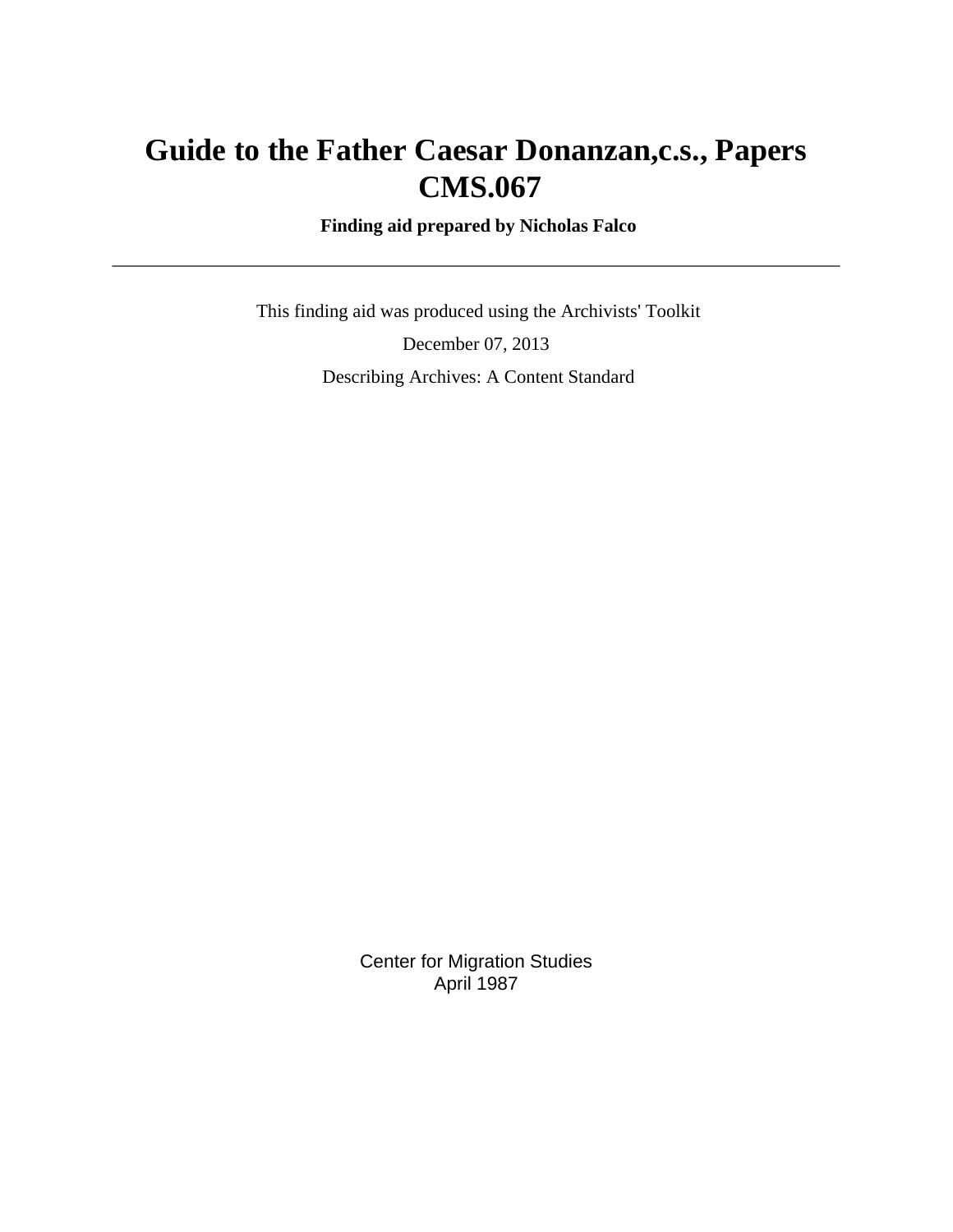# **Table of Contents**

 $\overline{\phantom{a}}$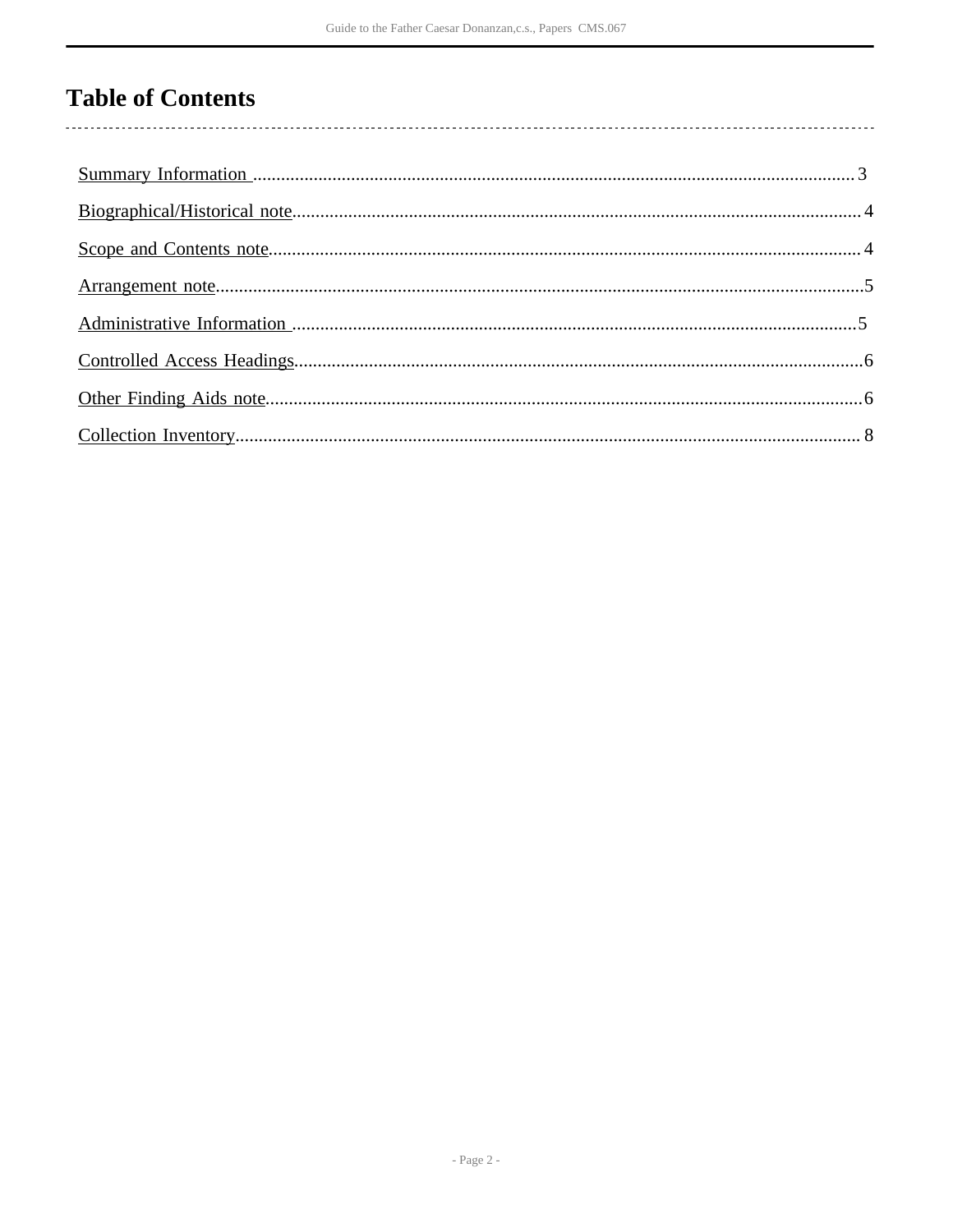# <span id="page-2-0"></span>**Summary Information**

 $\overline{a}$ 

| <b>Repository</b>                                                                | <b>Center for Migration Studies</b>                                                                                                                                                                                                                                                                  |  |
|----------------------------------------------------------------------------------|------------------------------------------------------------------------------------------------------------------------------------------------------------------------------------------------------------------------------------------------------------------------------------------------------|--|
| <b>Creator</b>                                                                   | Donanzan, Caesar, c.s., 1920-1993                                                                                                                                                                                                                                                                    |  |
| <b>Title</b>                                                                     | Father Caesar Donanzan, c.s., Papers                                                                                                                                                                                                                                                                 |  |
| Date [bulk]                                                                      | Bulk, 1968                                                                                                                                                                                                                                                                                           |  |
| <b>Date</b>                                                                      | 1968                                                                                                                                                                                                                                                                                                 |  |
| <b>Extent</b>                                                                    | 0.5 Linear feet in one document box.                                                                                                                                                                                                                                                                 |  |
| Language                                                                         | English                                                                                                                                                                                                                                                                                              |  |
| Language of Materials note CMS 067 contains materials in Italian and in English. |                                                                                                                                                                                                                                                                                                      |  |
| <b>Abstract</b>                                                                  | CMS 067 contains correspondence, newspaper clippings, photographs and<br>office files that document the twenty-fifth anniversary of Father Caesar<br>Donanzan, c.s., celebrated June 9, 1968, at Our Lady of Pompei Church at<br>25 Carmine Street and also at the Commodore Hotel in New York City. |  |
|                                                                                  |                                                                                                                                                                                                                                                                                                      |  |

### **Preferred Citation note**

Center for Migration Studies of New York; Caesar Donanzan Papers, Coll. #067, Box 1, Folder Name.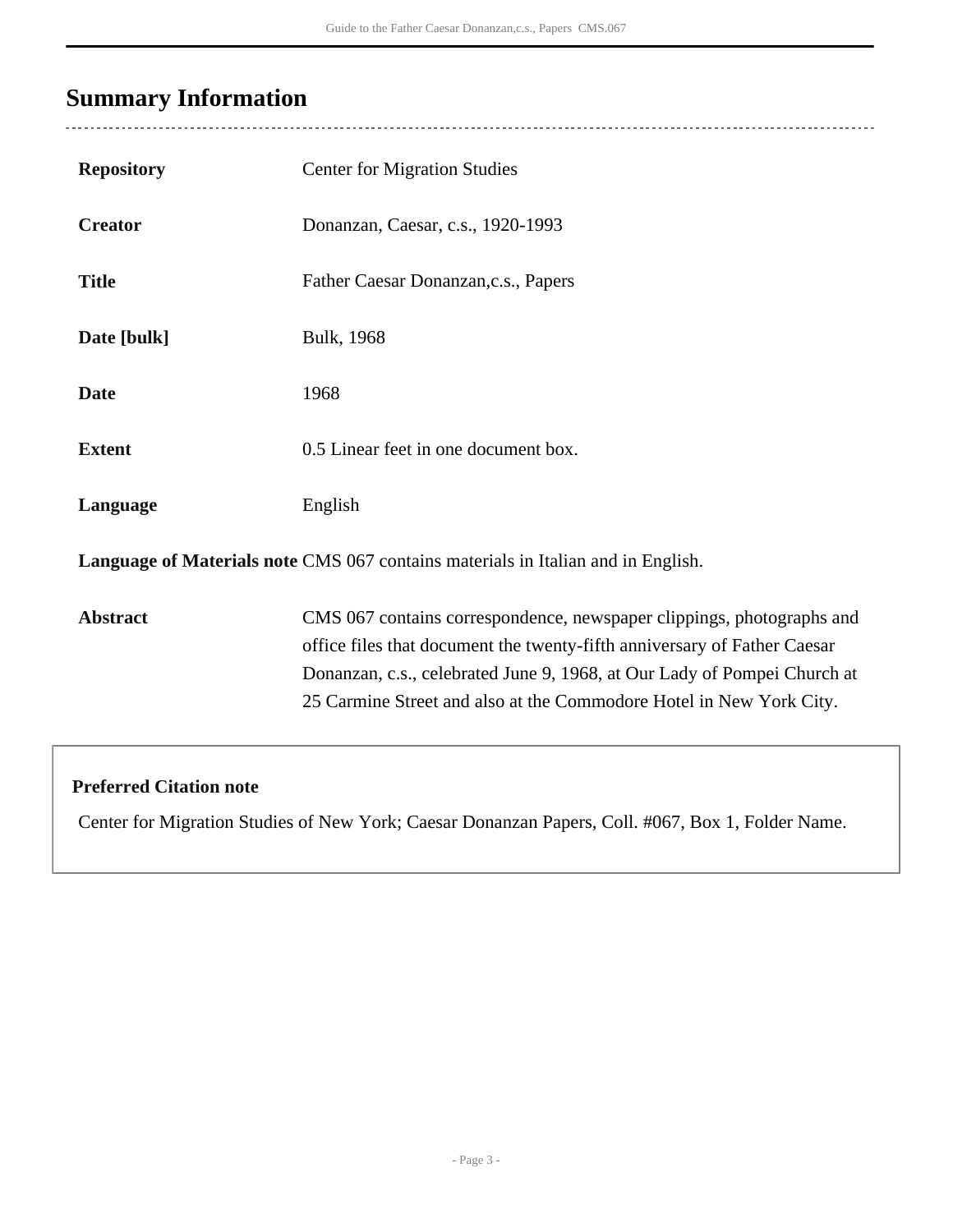# <span id="page-3-0"></span>**Biographical/Historical note**

Caesar Donanzan, c.s., was born in Mussolente, Vicenza, Italy, July 4, 1920. He followed his brothers Emilio and Luigi into the Society of Saint Charles-Scalabrinians, a congregation of male religious founded in 1887 to assist immigrants in transit and in their new homes. He professed his first vows September 8, 1937. However, he was ordained June 13, 1943, in the midst of World War II, and thus it was not until 1946 that he entered the mission field. He began his work as an assistant priest at Saint Mary of Mount Carmel, Utica, New York. In 1953 he became Executive Secretary of the American Committee for Italian Migration, in which capacity he oversaw fundraising and the provision of assistance to Italian immigrants struggling with Italian or American Social Security, immigration or veterans' benefit bureaucracies, and he took personal responsibility for lobbying Washington, D.C., for immigration reform. In 1964 his confreres elected him superior of the Scalabrinians Saint Charles Province, which oversaw the activities of Scalabrinian priests stationed in eastern Canada, along the U.S. Eastern seaboard, and in the Caribbean. During his tenure he constructed a provincial headquarters at 27 Carmine Street in New York City and a Casa Marinaio, or institution for sailors whose ships had docked in New York Harbor, at West 44th Street. In 1970, having served the maximum term permitted a Provincial Superior, he became Executive Director of the Casa Marinaio. Two years later, he was transferred to the Scalabrinians' Holy Rosary parish in Washington, D.C. His work there included outreach to Italians and Italian-Americans in the Greater Washington Area (unlike most parishes, which are geographically based, Holy Rosary had no nearby parishioners); the completion of the construction of Villa Rosa, a nursing home the parish had founded in the 1950s; the construction of Casa Italiana, which provided the parish with space to rent to others and with space for its own social, cultural and educational activities; and the development of the Scuola Italiana, which taught Italian to area children and adults on a non-academiccredit basis. On January 2, 1993, he was transferred to Saint Peter's, Syracuse, but during the following spring he was asked to substitute for a confrere at Saint Anthony's, New Haven, and it was there he died of natural causes, April 27, 1993, about six weeks before he would have returned to Holy Rosary to celebrate the fiftieth anniversary of his ordination.

## <span id="page-3-1"></span>**Scope and Contents note**

CMS 067 focuses on a single event, the silver anniversary of the ordination to the priesthood of Father Caesar Donanzan, c.s., which was celebrated June 9, 1968, with Mass at the Church of Our Lady of Pompei in Greenwich Village and with a banquet at the Commodore Hotel in midtown Manhattan. The collection documents the event through the paperwork generated to bring it about, through photographs taken at it, through the newspaper articles it generated, and through the many thank-you notes the celebrant had typed for his signature after the event.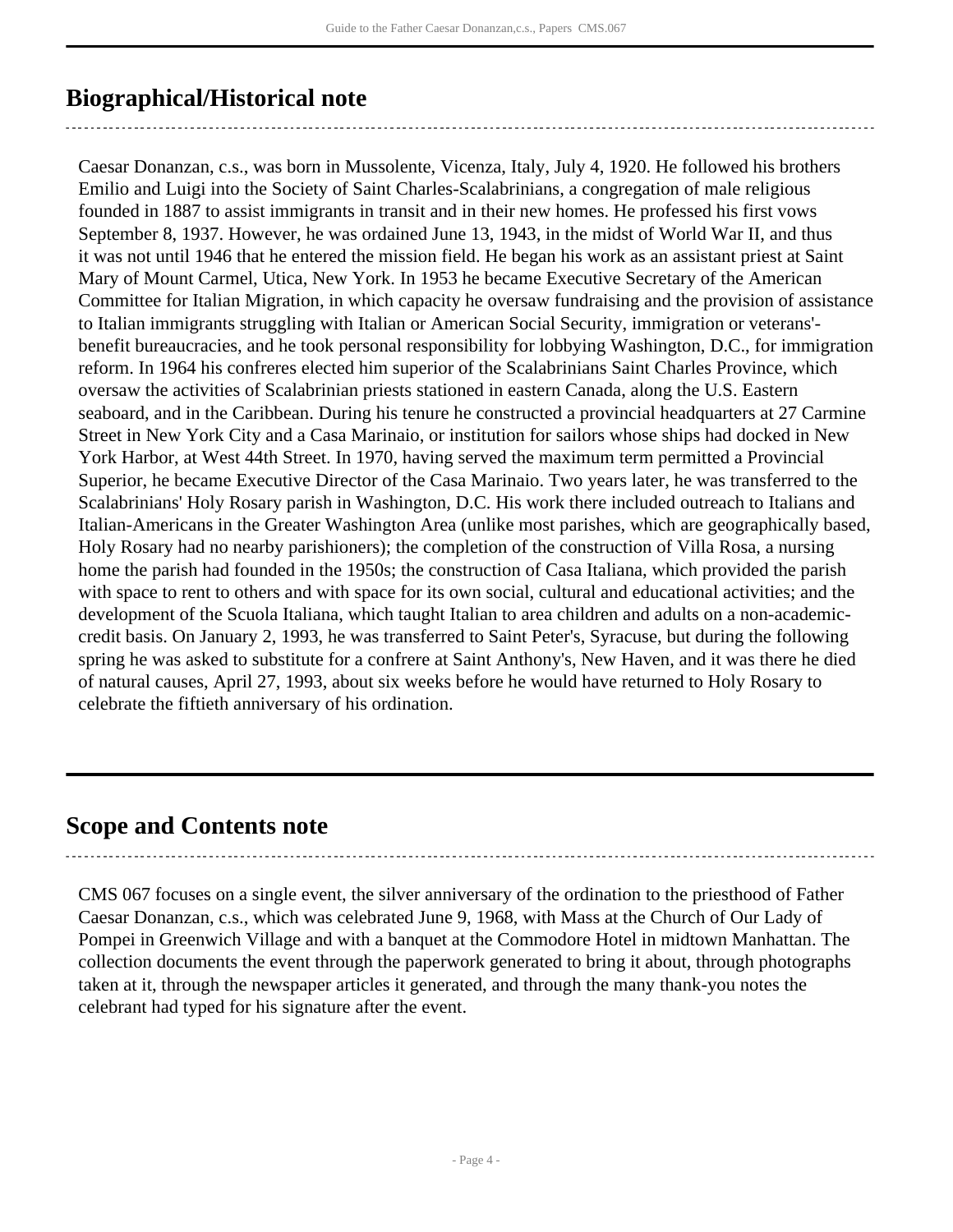Because of the many thank-you notes, the collection also documents Father Caesar Donanzan's circle of friends and acquaintances as it was constituted in 1968. This is significant because Father Caesar (who used his first name because he had two brothers also in the priesthood) played a role in the passage of the Immigration Reform Act of 1965. His correspondence indicates the network he leveraged to get Congress to act on that reform. He knew not only Members of Congress and Senators, but also key figures in the Catholic Church, the Italian-American community and the Italian government, which represented a nation that was going to be impacted by any change in U.S. immigration law, and therefore kept informed on the issue.

### <span id="page-4-0"></span>**Arrangement note**

CMS 067 is arranged into one document box containing thirteen file folders. Ten of those folders contain correspondence with Father Caesar Donanzan, c.s., regarding his twenty-fifth anniversary as a priest; the files are arranged alphabetically by the name of the other correspondent. An eleventh file contains both original newspapers clippings, in Italian and English, covering the anniversary events, and photocopies of these clippings. A twelfth file contains four 8x10" black and white, landscape-oriented glossy photographs of the event. A final folder contains some of the paperwork for planning the event.

## <span id="page-4-1"></span>**Administrative Information**

#### **Publication Information**

Center for Migration Studies April 1987

#### **Revision Description**

 Inputted into AT and edited for DACS compliance by Mary Brown and Nicole Greenhouse December 2013

#### **Conditions Governing Access note**

Open to researchers by appointment.

#### **Conditions Governing Use note**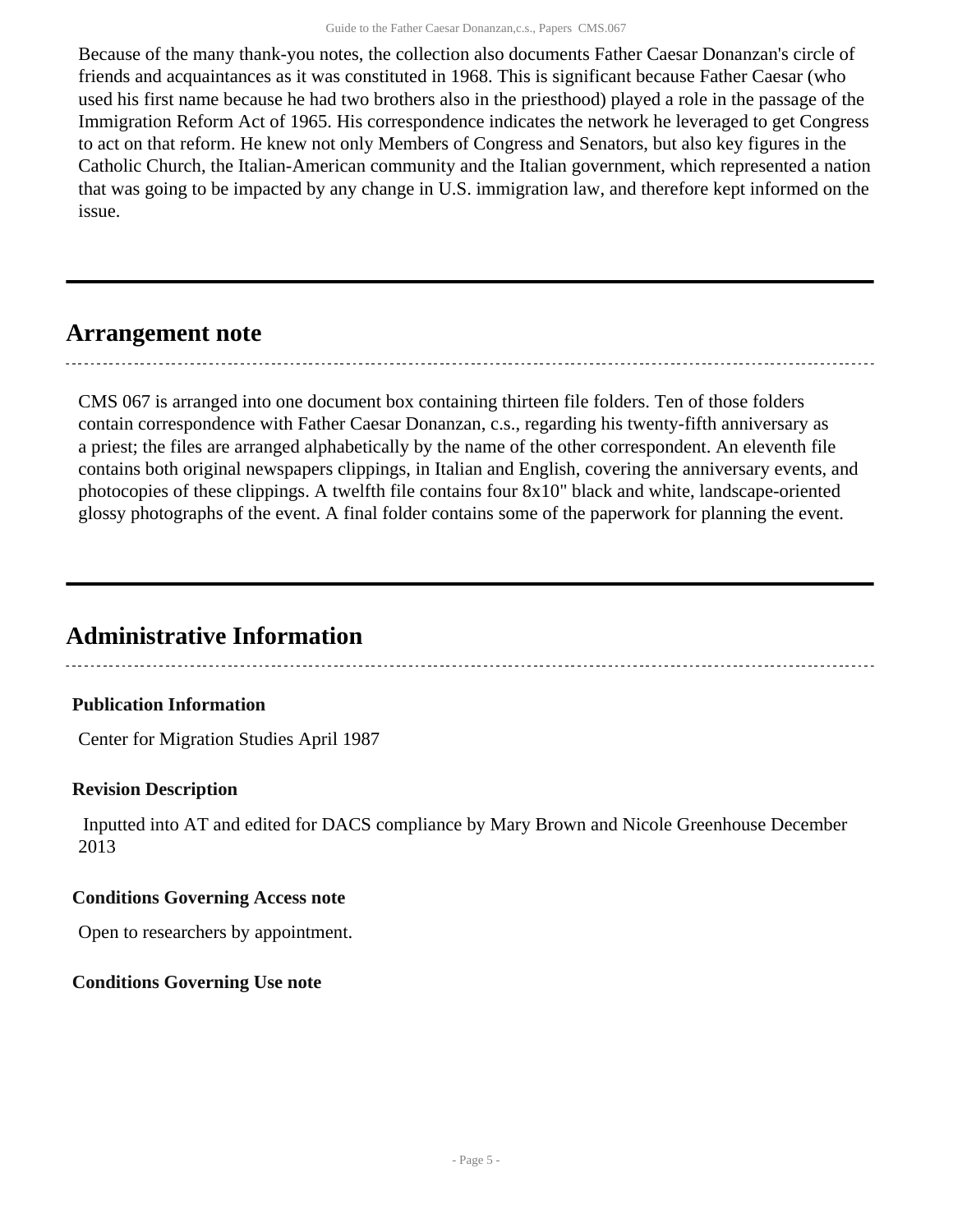Copyright is owned by the Center for Migration Studies. Permission to publish materials must be requested before use.

#### **Immediate Source of Acquisition note**

The unprocessed materials that became CMS 067 was transferred from the Provincial Office of the Saint Charles Province of the Society of Saint Charles-Scalabrinians, 27 Carmine Street, New York, New York 10014, to the Center for Migration Studies, then at 209 Flagg Place, Staten Island, New York 10304, during the tenure of Provincial Superior Silvano Tomasi, 1977-1981.

#### **Processing Information note**

Nicholas Falco processed the collection and prepared a finding aid for it in April 1987. In 2013, this collection was entered into the Archivists' Toolkit in compliance with DACS and folder descriptions were simplified from the original print finding aid. (The original finding aid is available in print upon request). Folder titles in the container list online may vary from the the physical folder titles.

## <span id="page-5-0"></span>**Controlled Access Headings**

#### **Corporate Name(s)**

• Our Lady of Pompei (Parish : New York, N.Y.).

#### **Geographic Name(s)**

• Greenwich Village (New York, N.Y.) |x Church history.

#### **Subject(s)**

• Priests |z United States.

## <span id="page-5-1"></span>**Other Finding Aids note**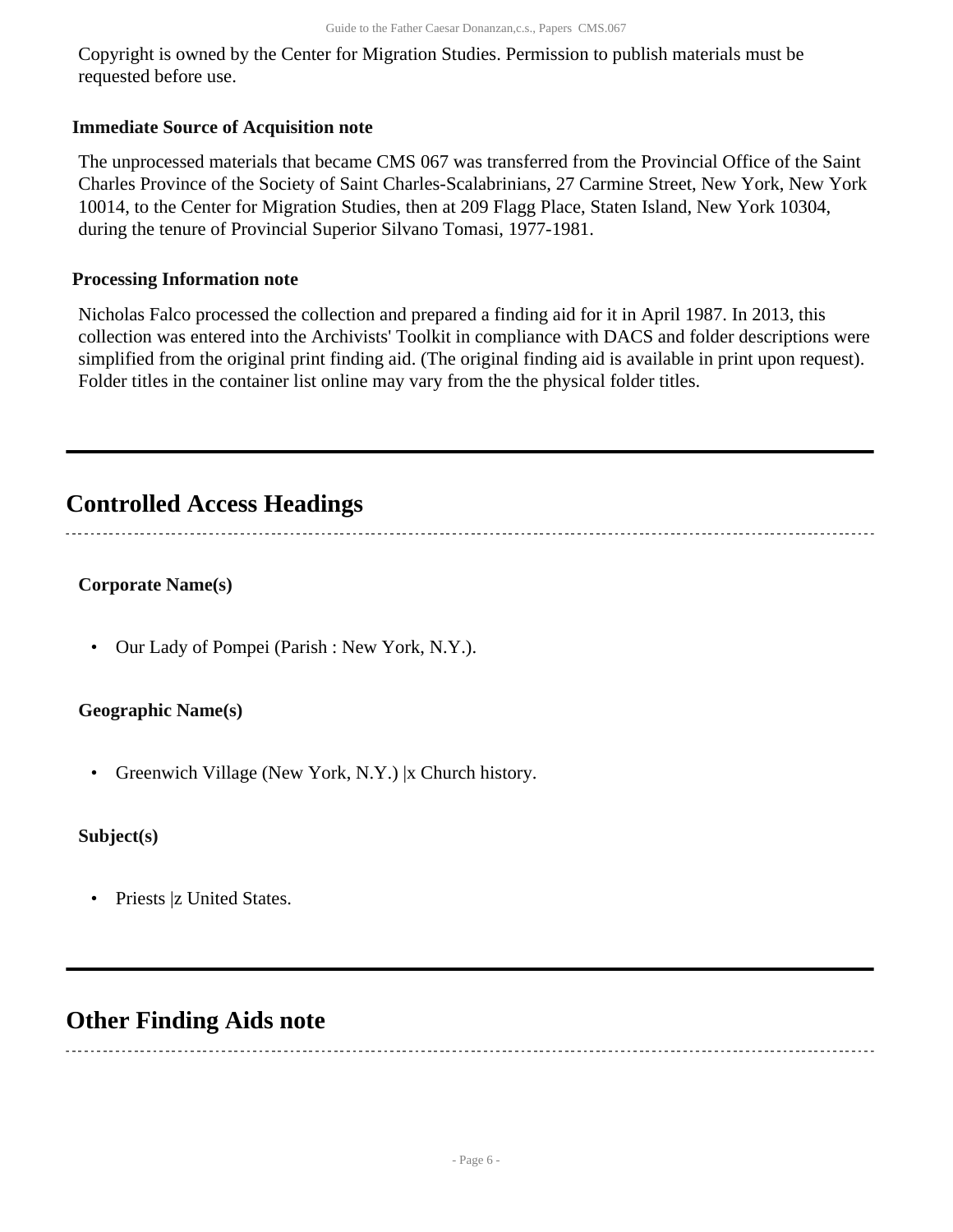The original inventory is available in print upon request.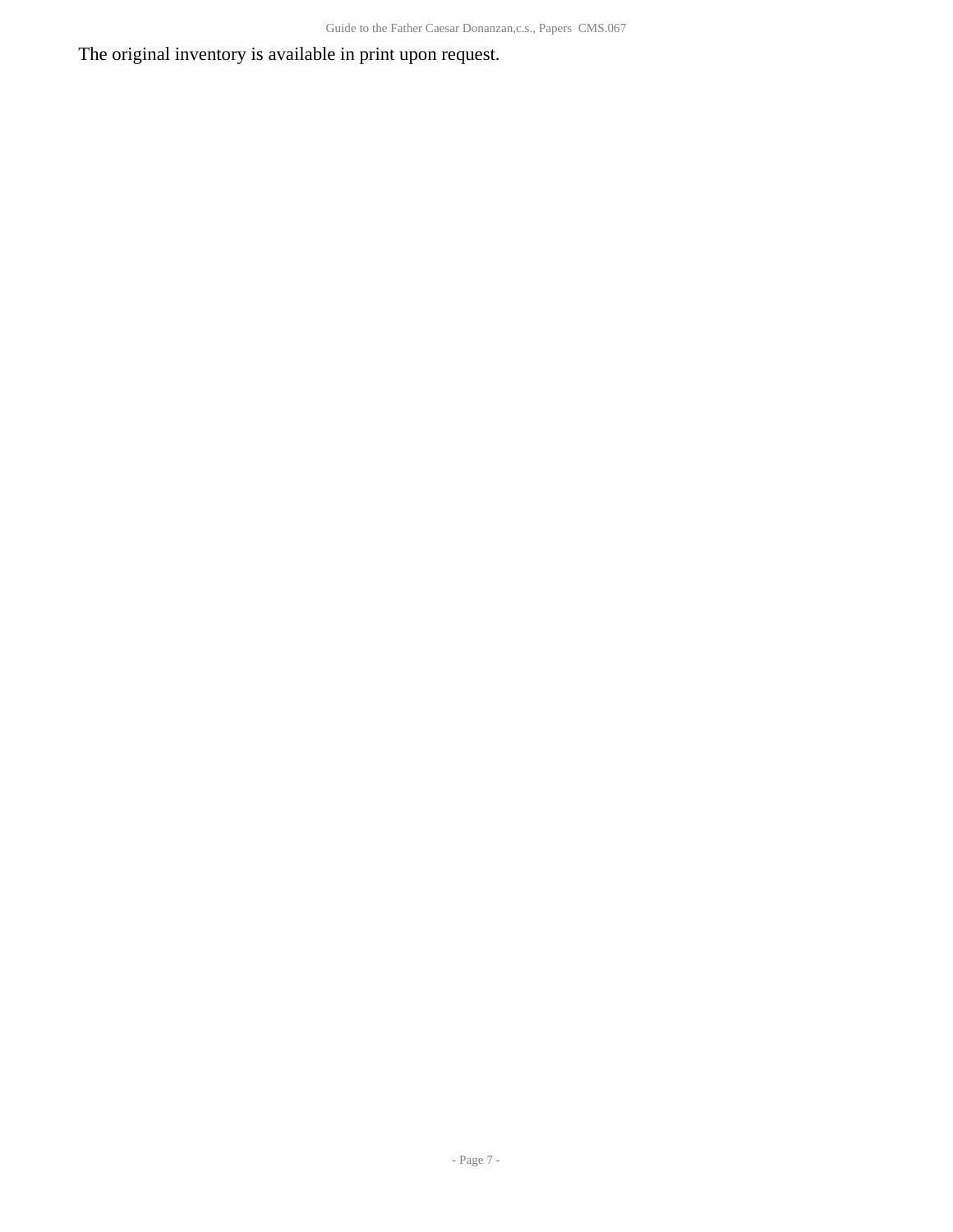# <span id="page-7-0"></span>**Collection Inventory**

Letters Sent A-B 1968 (Bulk, 1968)

Letters Sent C 1968 (Bulk, 1968)

Letters Sent D-F 1968 (Bulk, 1968)

Letters Sent G-I 1968 (Bulk, 1968)

Letters Sent J-L 1968 (Bulk, 1968)

Letters Sent M-O 1968 (Bulk, 1968)

Letters Sent P 1968 (Bulk, 1968)

Letters Sent R 1968 (Bulk, 1968)

Letters Sent S 1968 (Bulk, 1968)

Letters Sent T-Z 1968 (Bulk, 1968)

Newspaper Clippings 1968 (Bulk, 1968)

Photographs 1968 (Bulk, 1968)